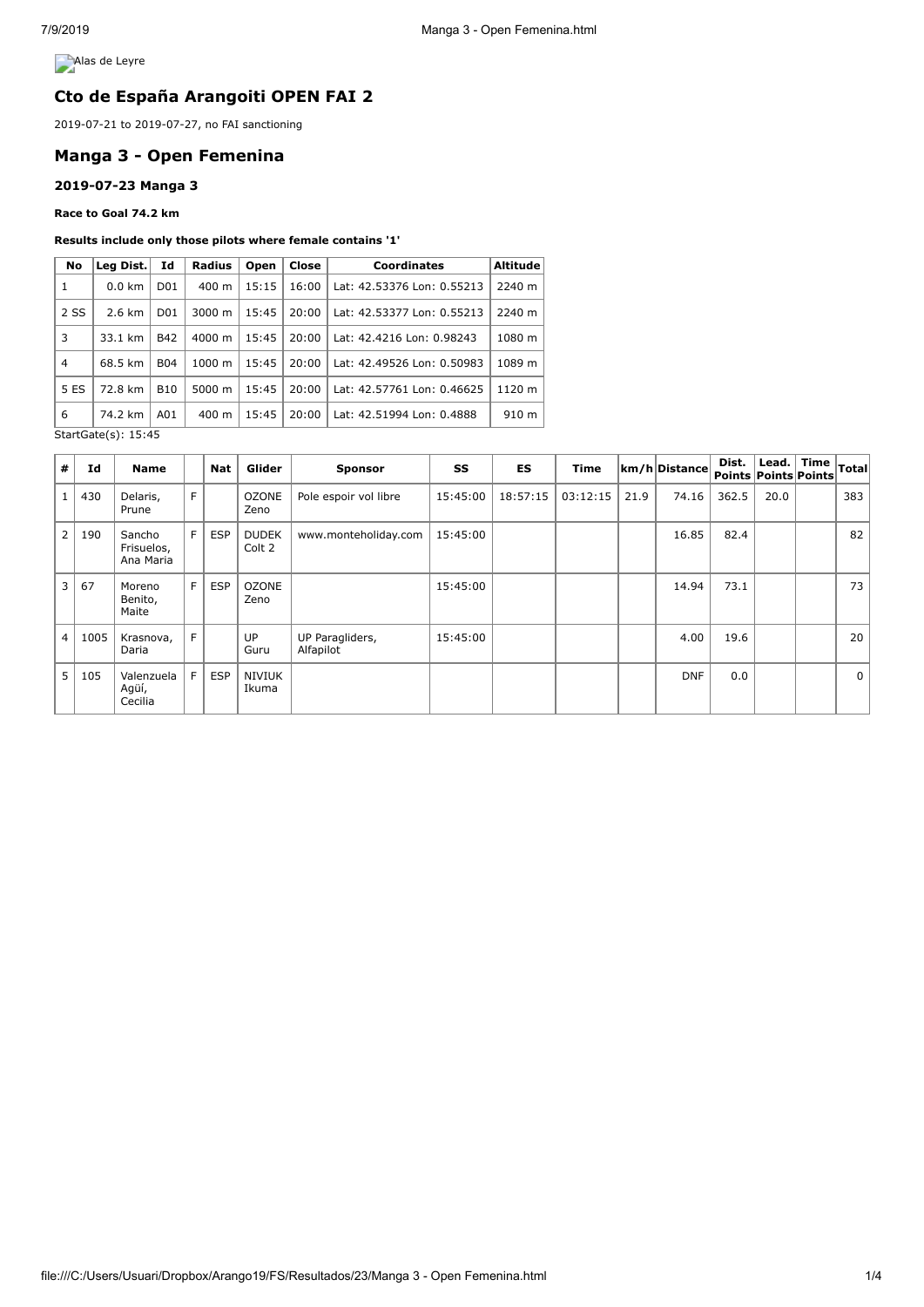**Pilots absent from task (ABS)**

**Id Name**

## **Pilots not yet processed (NYP)**

**Id Name**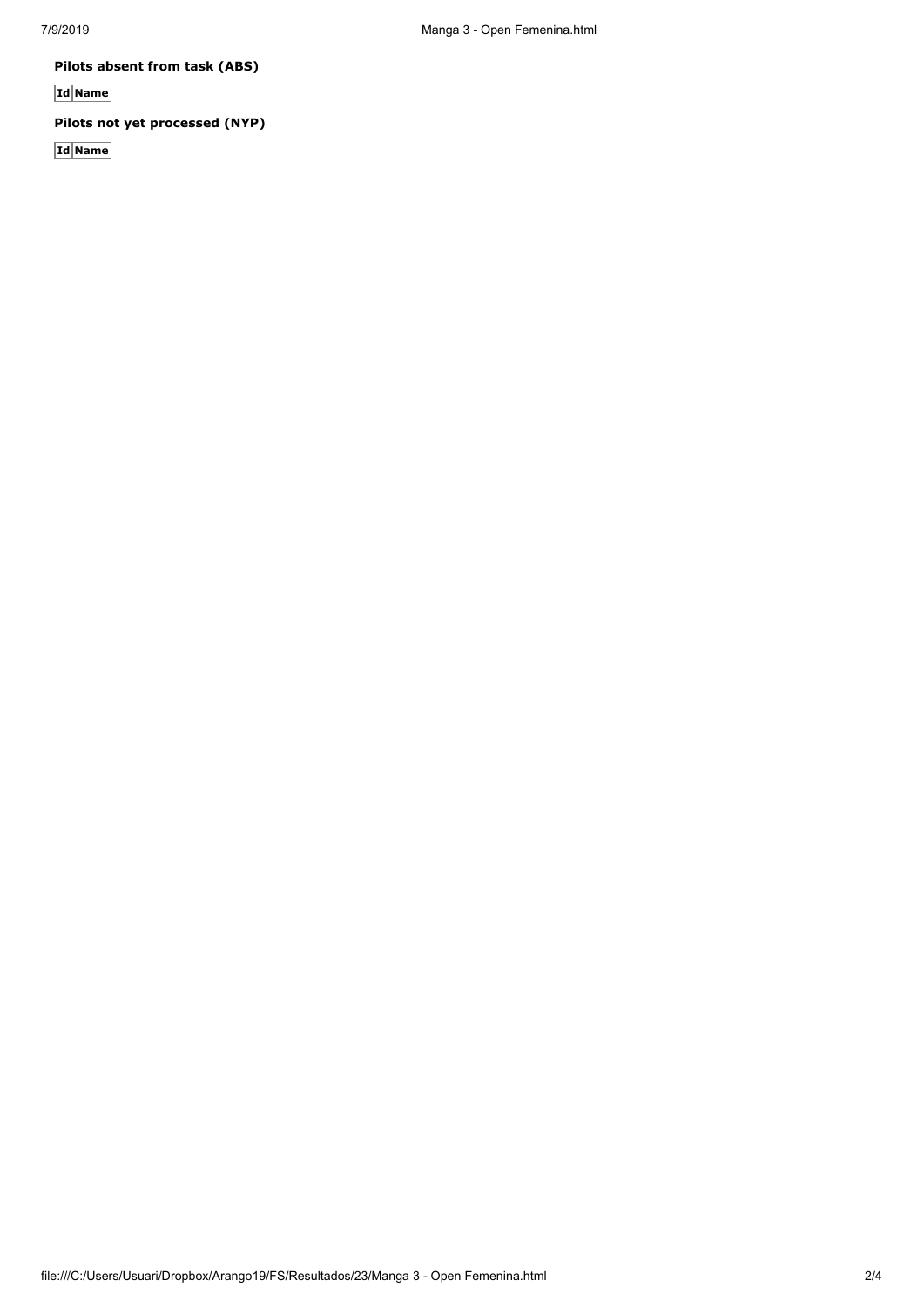### **Task statistics**

| param                           | value                     |
|---------------------------------|---------------------------|
| ss_distance                     | 70.246                    |
| task_distance                   | 74.155                    |
| launch_to_ess_distance          | 72.846                    |
| no_of_pilots_present            | 116                       |
| no_of_pilots_flying             | 109                       |
| no_of_pilots_lo                 | 19                        |
| no_of_pilots_reaching_nom_dist  | 100                       |
| no_of_pilots_reaching_es        | 90                        |
| no_of_pilots_reaching_goal      | 90                        |
| sum_flown_distance              | 7264.875                  |
| best_dist                       | 74.155                    |
| best_time                       | 1.70111111111111          |
| worst_time                      | 4.16861111111111          |
| no_of_pilots_in_competition     | 117                       |
| no_of_pilots_landed_before_stop | 0                         |
| sum_dist_over_min               | 6848.875                  |
| sum_real_dist_over_min          | 6848.875                  |
| sum_flown_distances             | 7264.875                  |
| best_real_dist                  | 74.155                    |
| last_start_time                 | 2019-07-23T15:45:00+02:00 |
| first_start_time                | 2019-07-23T15:45:00+02:00 |
| first_finish_time               | 2019-07-23T17:27:04+02:00 |
| max_time_to_get_time_points     | 3.00537761421203          |
| no_of_pilots_with_time_points   | 66                        |
| goalratio                       | 0.825688073394495         |
| arrival_weight                  | 0                         |
| departure_weight                | 0                         |
| leading_weight                  | 0.1115361576845           |
| time_weight                     | 0.525813314798356         |
| distance_weight                 | 0.362650527517145         |
| smallest_leading_coefficient    | 1.06250800952679          |
| available_points_distance       | 362.514966641474          |
| available_points_time           | 475.63545301486           |
| available_points_departure      | 0                         |
| available_points_leading        | 161.47577452957           |
| available_points_arrival        | 0                         |
| time_validity                   | 1                         |
| launch_validity                 | 0.999626194185904         |
| distance_validity               | 1                         |
| stop_validity                   | 1                         |
| day_quality                     | 0.999626194185904         |
| ftv_day_validity                | 0.999626194185904         |
| time_points_stop_correction     | 0                         |

### **Scoring formula settings**

**param value**